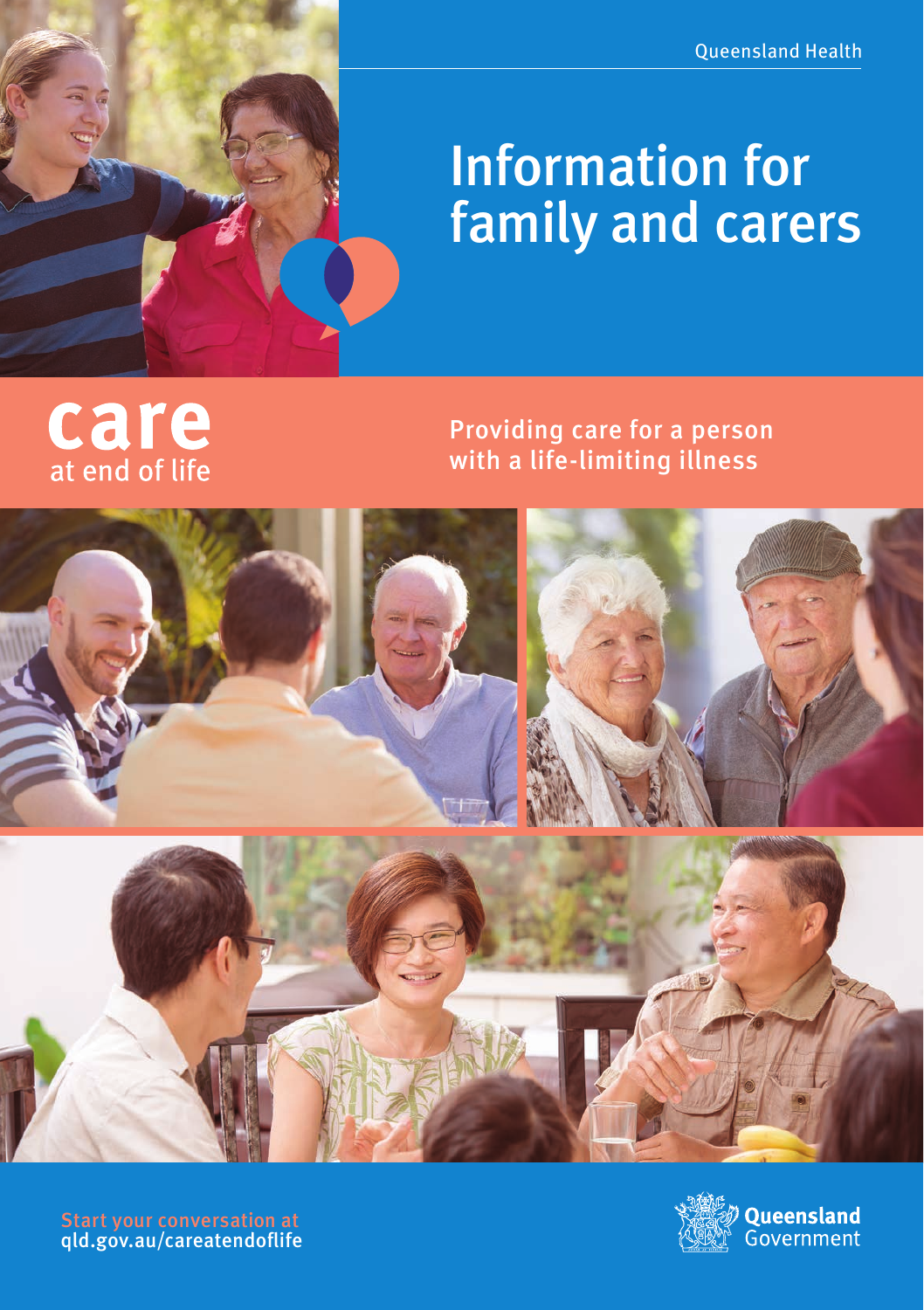

Family members and carers play a crucial role in our community, often without realising it. For many people, looking after someone close to you is 'just what you do'. They are mums and dads, sons and daughters, brothers, sisters, grandparents, spouses, friends and neighbours.

The Carers (Recognition) Act 2008 (Qld) defines a carer as:

*An individual who provides, in a non-contractual and unpaid capacity, ongoing care or assistance to another person who, because of disability, frailty, chronic illness or pain, requires assistance with everyday tasks.* " $\frac{66}{\text{mpa}}$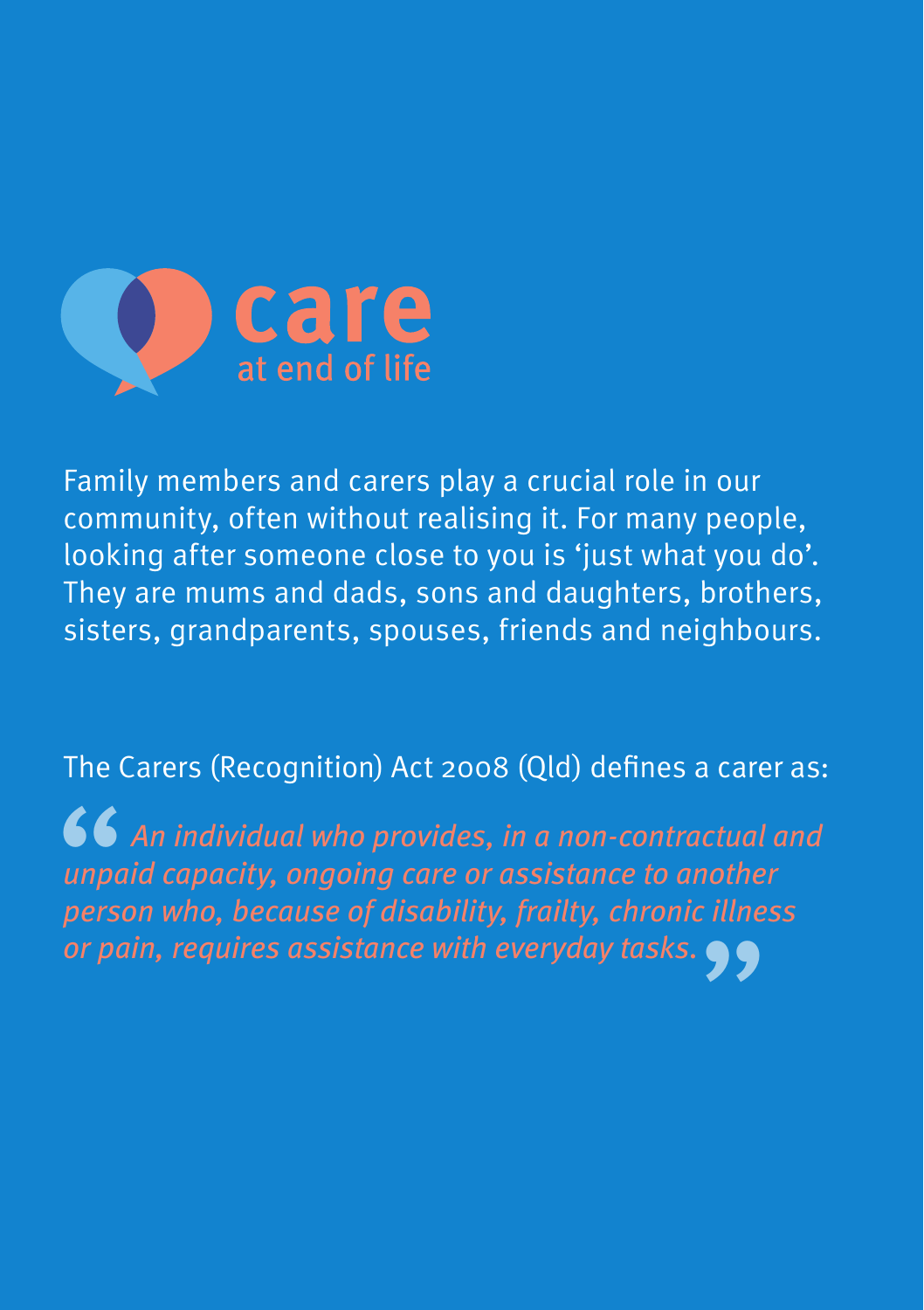

### **Caring for someone at the end of life**

Looking after someone with a life-limiting or terminal illness can be physically and emotionally challenging. As a family member or carer, you may need to learn quickly about:

- how to care for someone towards the end of life  $\bullet$
- $\bullet$ the person's illness and what to expect as it progresses
- $\bullet$ medications and treatments
- $\bullet$ communicating openly and honestly with each other and the healthcare team
- $\bullet$ having a plan for a crisis
- $\bullet$ carrying out advance care planning
- $\bullet$ recording relevant health-related events, questions and information
- how to look after yourself and where to get help.  $\bullet$

### **What is care at the end of life?**

Care at the end of life is a broad term that encompasses all the different types of care and support provided for people with a life-limiting illness.

It helps people to live as well as possible until they die, with a focus on:

- $\bullet$ symptom control
- $\bullet$ independence and autonomy
- social, emotional, spiritual and cultural wellbeing  $\bullet$
- $\bullet$ planning for the future
- supporting family and carers.

Care focused on quality of life can be provided at any time, from diagnosis of a life-limiting illness through to the last months, weeks and days of life. It is available for everyone regardless of age, culture, background, beliefs or where they live, as well as family and carers.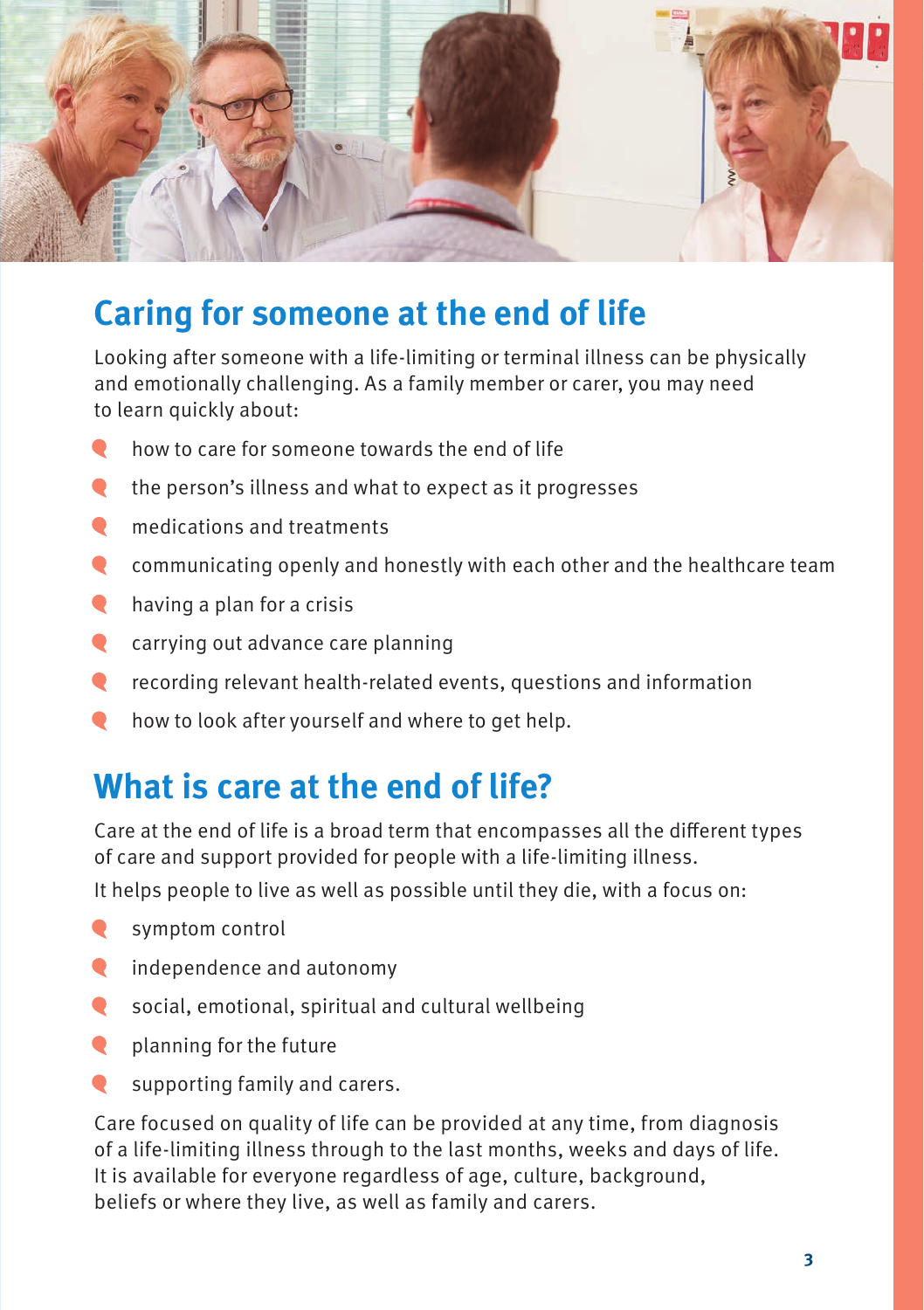### **Support available for family and carers**

It can be difficult to ask for help, but there are many organisations and services throughout Queensland that can assist you in your role as a family member or carer.

### **Practical support at home**

If you need help at home, there are services available to provide different types of support.

Sometimes, family members or friends can help. At other times, paid services can assist with activities like bathing, cooking or cleaning.

For healthcare needs, your general practitioner or healthcare team can help with accessing nursing, occupational therapy, physiotherapy and social work. Eligibility, costs and service availability restrictions may apply.

#### **Respite care**

Respite care is a form of support for family and carers. It gives you the opportunity to have a break from your caring role, for a few hours, or days, or for longer periods. What you receive depends on your needs, the needs of the person you are caring for, your budget, eligibility and the services available in your local area.

Respite can be provided at a day centre, residential aged care facility or at home. Find out more by speaking with your general practitioner or healthcare team.

### **Financial support**

Caring for someone with a life-limiting illness can have a significant financial impact. There may be a decrease in your household income if you, or the person you are caring for, need to reduce work hours or stop working. There may also be new expenses such as transport, medications, scans, tests and equipment.

#### **Department of Human Services (Centrelink) support**

**Carer Payment (adult and child):** provides financial support to people who are unable to work because they provide full time daily care to someone with a severe disability or medical condition, or to someone who is frail and aged. This payment is income and asset (means) tested.

**Carer Allowance (adult and child):** a fortnightly income supplement for carers. This allowance is not means-tested and can be paid even if you are working.

**Carer Adjustment Payment**: a one-off payment to help a family care for a child under 7 years of age who has had a sudden and severe illness. Must also be receiving a Carer Allowance for the child to be eligible.

**Carer Supplement**: an annual lump sum payment made to people receiving the Carer Allowance and/or Carer Payment.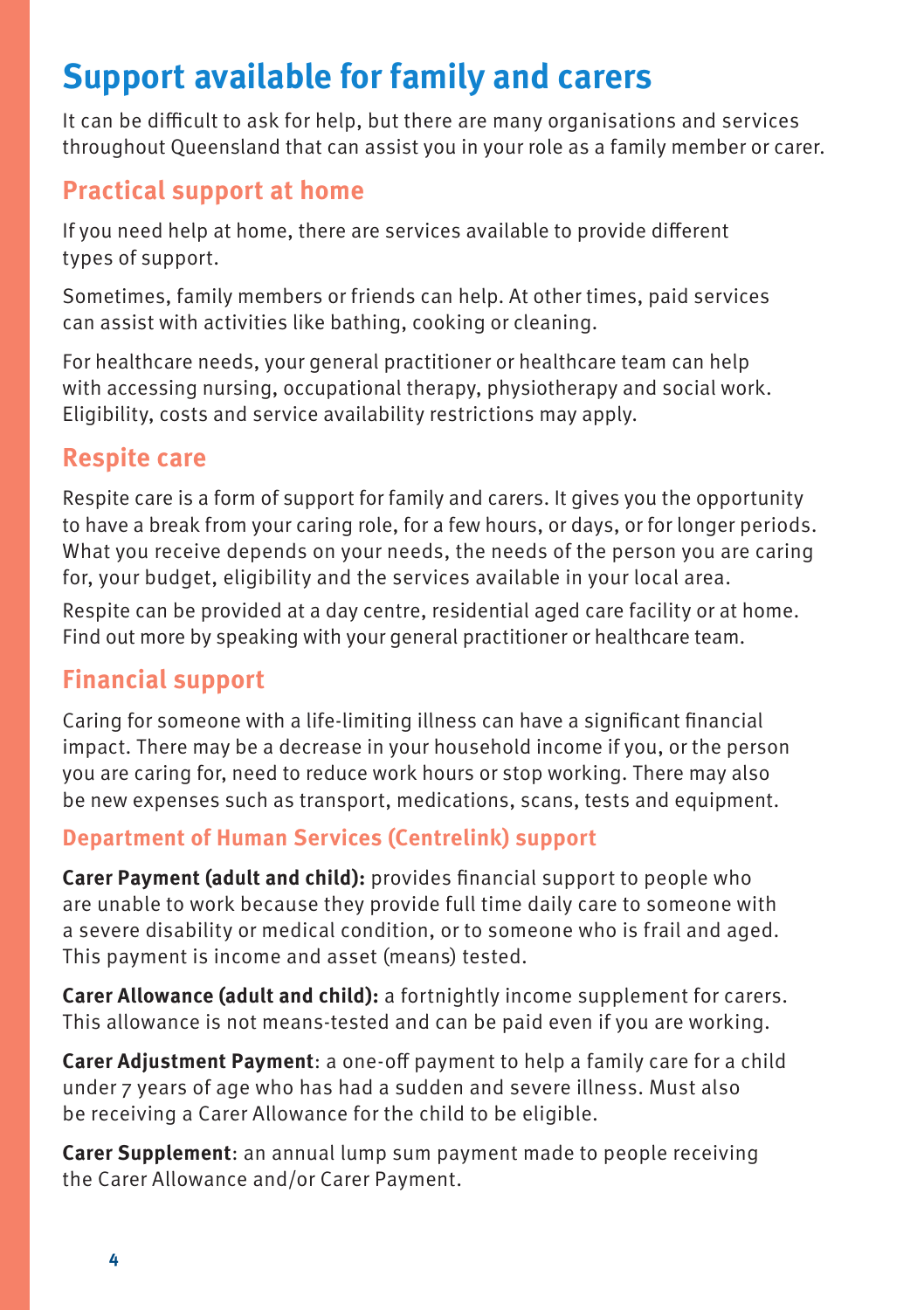#### **Queensland Government support**

**Carer Business Discount Card** recognises and supports carers by providing discounts on goods and services at participating businesses throughout Queensland.

**Patient Travel Subsidy Scheme** provides financial assistance to eligible Queensland patients (and approved escorts/carers) who must travel more than 50 kilometres from their local public hospital to access specialist medical services. Assistance may be provided towards travel and accommodation costs. A different scheme exists for interstate residents receiving treatment in Queensland.

To find out more about financial supports for family members and carers, including eligibility, visit **qld.gov.au/careatendoflife**.

# **Family and carer health**

It can be easy to put your own needs last, but it is very important to look after yourself. Ways you can do this include:

- $\bullet$ accepting help from others, friends, family or your healthcare team
- $\bullet$ maintaining a healthy diet and exercise
- $\bullet$ getting enough sleep
- $\bullet$ keeping up your usual activities and things you enjoy as much as possible
- $\bullet$ keeping up social contact with friends
- $\bullet$ practising your own spirituality or religion.

### **Emotional wellbeing**

The emotional demands of caring for someone with a life-limiting illness can be significant. It is important to look after your psychological and emotional needs. Many people find counselling helpful. Counselling services may help you to:

- **Q** reduce stress and help you manage feelings of grief and loss
- $\bullet$ manage challenging behaviours and situations
- $\bullet$ manage your relationship with the person you are caring for
- $\bullet$ improve your coping skills
- $\bullet$ continue in your caring role for as long as possible.

Speak to your general practitioner or healthcare team for assistance with accessing a social worker, psychologist, spiritual carers, chaplains or support groups.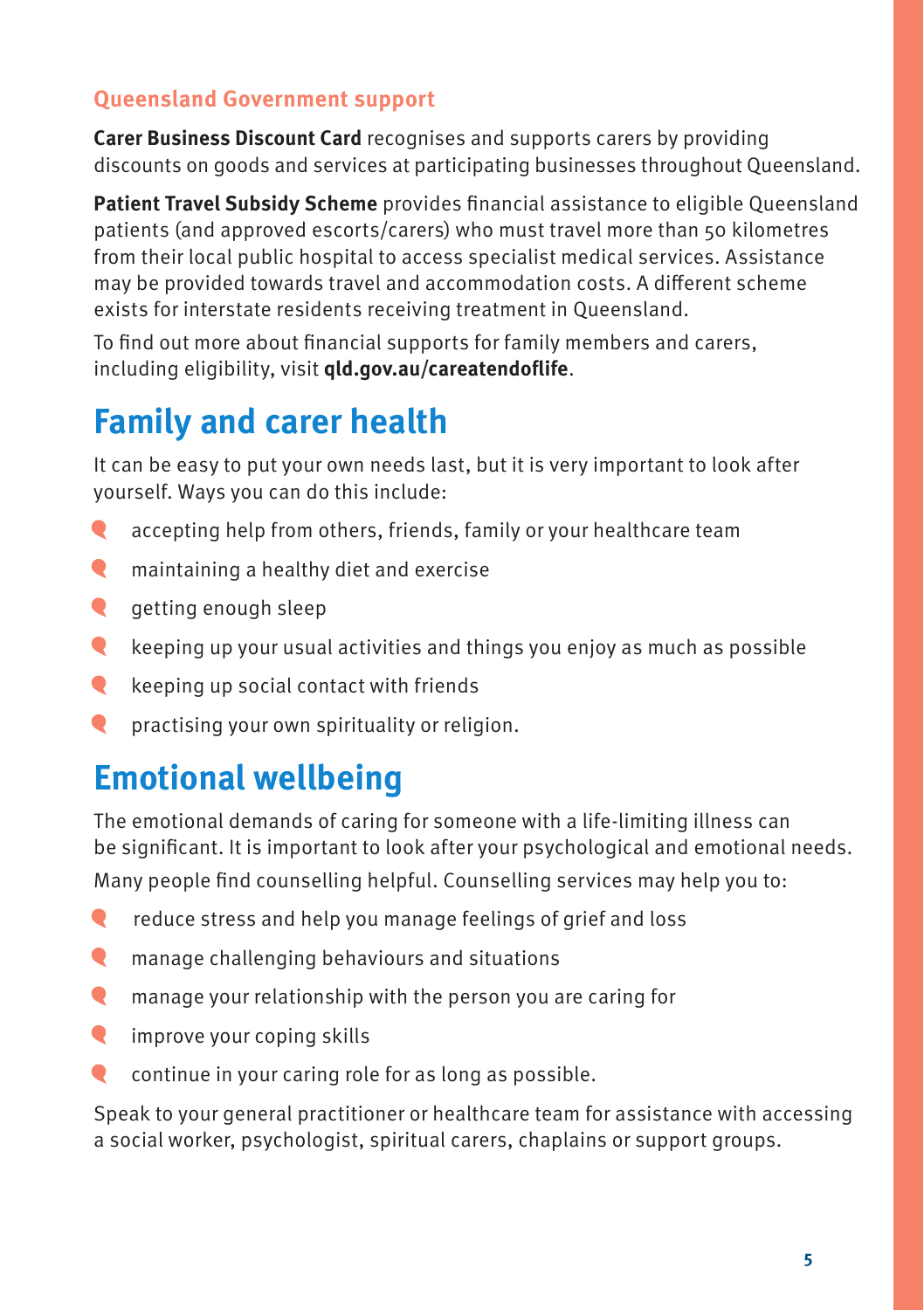

### **Family and carer rights**

It is important that you are aware of your rights and options as a family member or carer. These include your rights to:

- $\bullet$ access information to assist you
- $\bullet$ access palliative care support and advice
- respite and taking a break from your caring role  $\bullet$
- say 'no' to things you are not comfortable doing
- decide that you can't continue with your caring role  $\bullet$
- make a formal complaint about unsatisfactory services.

Some family members or carers assist with preparing meals, medications and transport to medical and other appointments. Others provide emotional support or help with administering treatment, personal hygiene, bathing, grooming and skin care.

You are not required to take on any of these roles unless you feel comfortable in doing so. If you are not sure, speak to your general practitioner or healthcare team for information and support.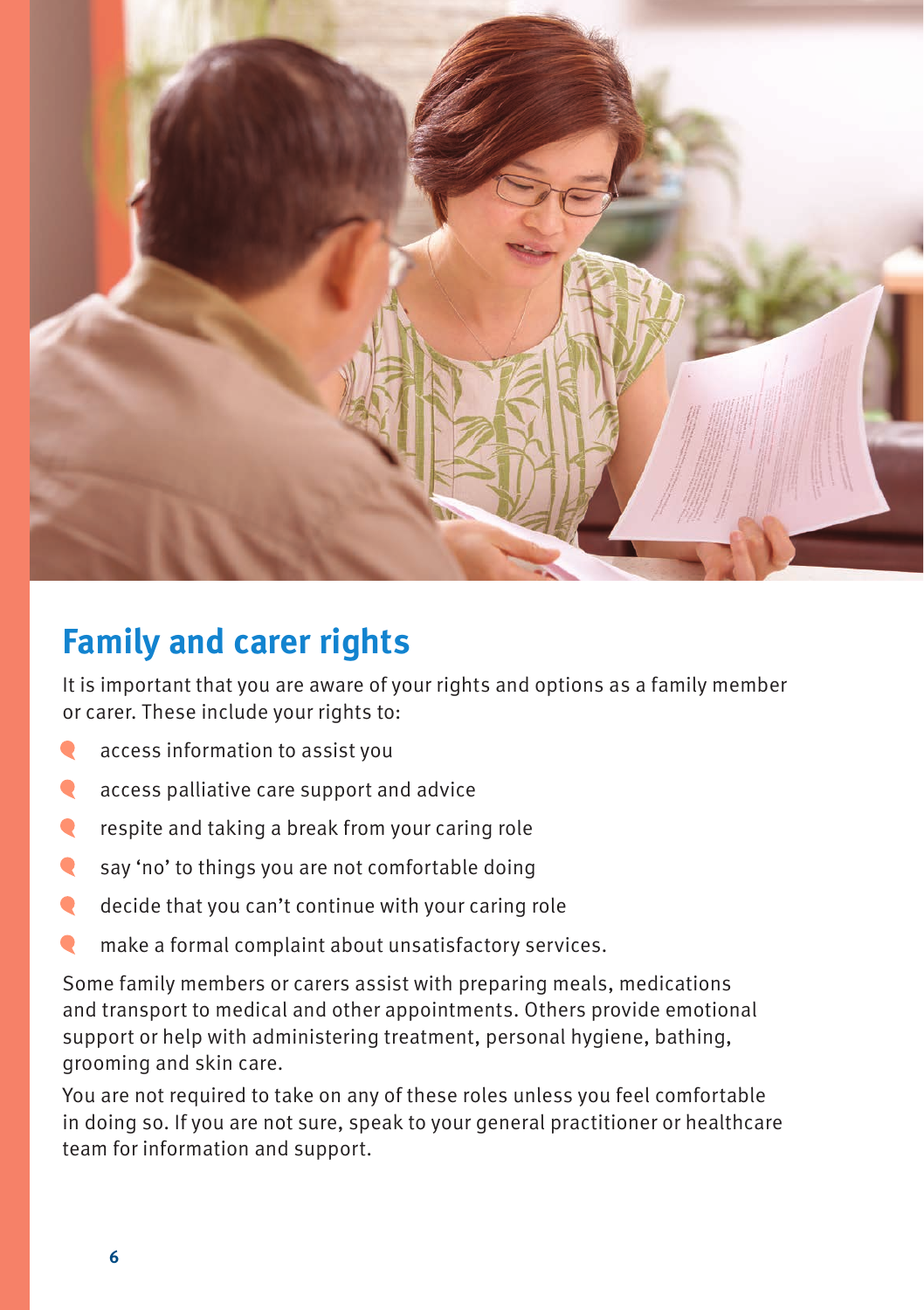## **Making decisions on behalf of someone**

As a family member or carer, you may be responsible for making decisions on behalf of another person. This may include important decisions about the person's healthcare.

#### **Who is a substitute decision-maker?**

A substitute decision-maker is a person legally permitted to make important decisions on behalf of someone who does not have capacity to make the decision required. The decisions can be about personal, health or financial matters. A person can have more than one substitute decision-maker.

### **Types of substitute decision-makers**

A substitute decision-maker can be appointed formally to make differing types of decisions:

- **1.** As an attorney through an Advance Health Directive (under the Powers of Attorney Act 1998 (Qld)). In these circumstances, a health matter can only be dealt with in accordance with the Advance Health Directive, no other way.
- **2.** By an Order of the Queensland Civil and Administrative Tribunal (QCAT) (under the Guardianship and Administration Act 2000 (Qld)), as a guardian, for the person's personal matters; or as an administrator for the person's financial matters.
- **3.** As a Power of Attorney to make decisions other than for personal matters (under the Powers of Attorney Act 1998).
- **4.** As an Enduring Power of Attorney (under the Powers of Attorney Act 1998), for personal matters, or financial matters, or both.

This information can seem complicated but there are a range of people who can help you to understand and provide advice relevant to your personal situation.

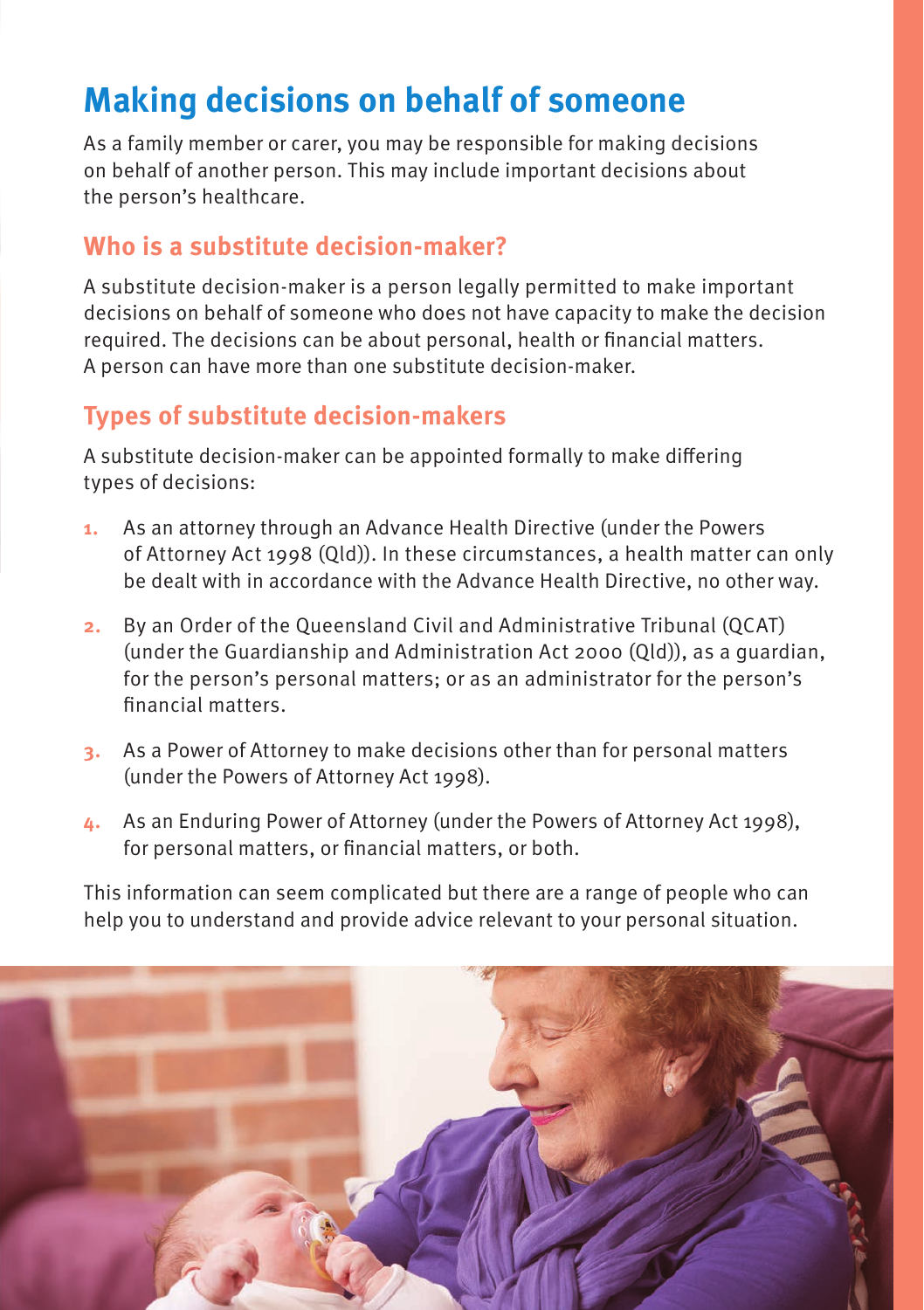### **Statutory health attorney**

If there is no formally appointed substitute decision-maker(s) for health decisions, the Powers of Attorney Act 1988 may enable you to be what is called a 'statutory health attorney' for the person you are caring for, if their capacity to make a required health decision is impaired. This gives you automatic authority to make health decisions if the person is unable to make them.

No documentation is required for this role.

By law, a 'statutory health attorney' is the first, in listed order, of the following people who is readily available, and culturally appropriate, to make decisions relevant to the health matter:

- **1.** A spouse or de facto partner (if the relationship is close and continuing) of the person with a life-limiting illness.
- **2.** A person who is responsible for the primary care of the person with a life-limiting illness, (but not a paid carer), and who is over the age of 18.
- **3.** A person who is a close friend or relative (but not a paid carer) of the person with a life-limiting illness, and who is over the age of 18.

If there is no one who meets the above criteria, the Public Guardian acts as the 'statutory health attorney' for the relevant health matter.

Being paid a Carer Payment or Carer Allowance does not disqualify you from being a 'statutory health attorney', because this is not considered as being a 'paid carer'

Usually, you will know in advance if you are going to be a substitute decision-maker for a person in your care. Remember, you can only act as the person's substitute decision-maker if they do not have capacity to make the health decision at the time the decision is required. If they do have capacity to make decisions, you will not be a substitute decision-maker.

#### **Is there a difference between a carer and a substitute decision-maker?**

In legal terms, there is a difference between a carer and an appointed substitute decision-maker. The difference may depend upon whether you are **formally** or **automatically** appointed as a substitute decision-maker under law, or whether you are caring for a person but not making decisions on their behalf.

If the person in your care has made an Enduring Power of Attorney (for health matters), or an Advance Health Directive appointing you as their attorney, this is considered a formal appointment. In this case you would become the legally-appointed substitute decision-maker, as well as the person's 'carer'.

However, it is within the person's rights to make someone else their substitute decision-maker, but have you as their primary carer. Also, you do not have to agree to be formally appointed as a substitute decision-maker—it is your choice.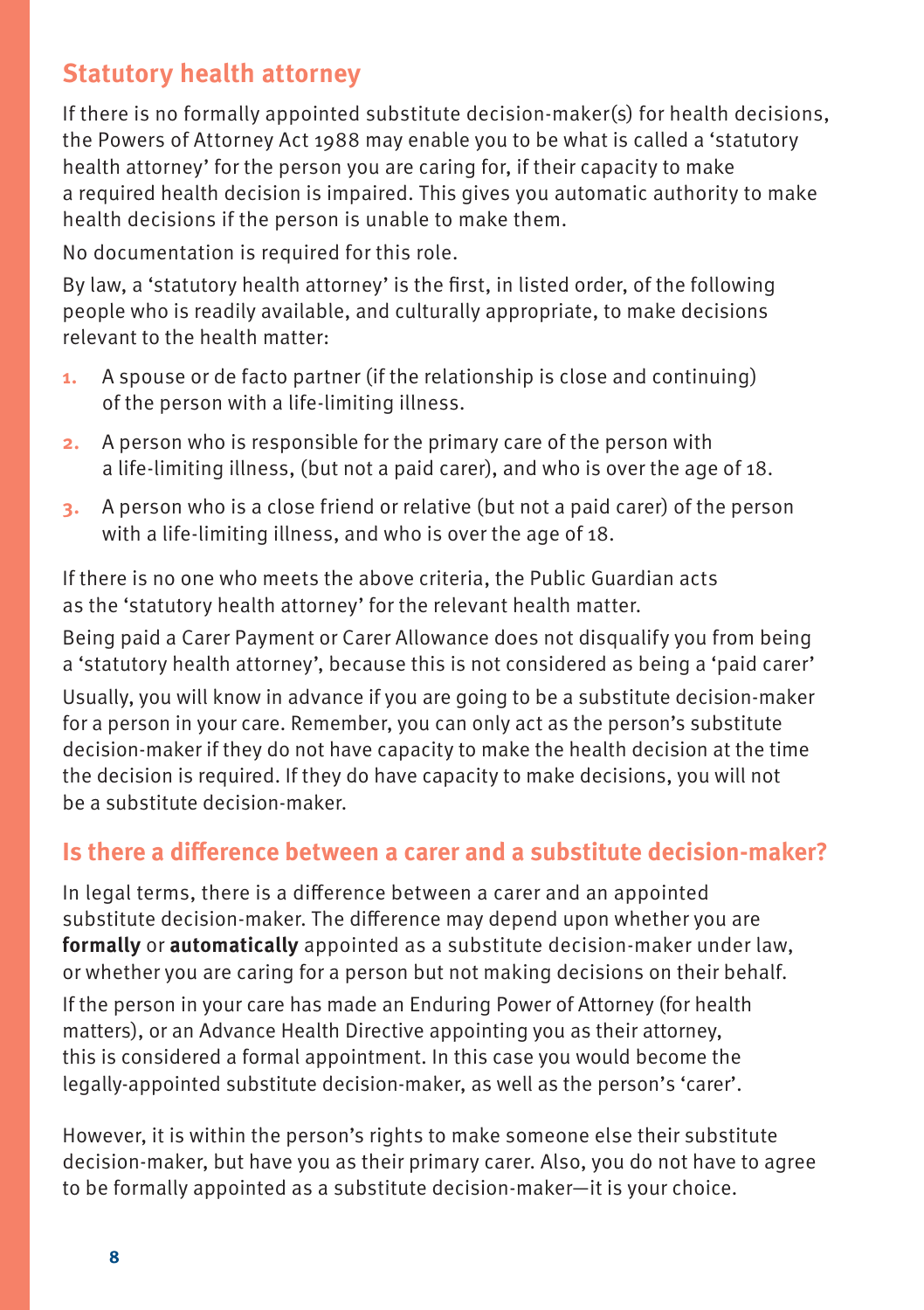### **Making health decisions for the person in my care**

If you need to make decisions about medical treatment for the person in your care, the healthcare team will ask you about how the person would have made the required decision, and what may be important to him/her. They will also discuss options about available treatments.

It is your right as a substitute decision-maker to ask as many questions as you need about the medical treatment being proposed, to help you make an informed decision.

### **Decision-making at the end of life**

Making health decisions for someone important to you at the end of their life can be very difficult. The healthcare team can provide you with support at the time you are required to make any decisions. Don't be worried or anxious about asking for help—that is one of the roles of the healthcare team.

Decisions made on behalf of someone else must align with how that person would have made the decision if they had capacity. In other words, it must be based on their wishes and preferences, and not based upon your preferences. As far as possible, you should take into account any views they have expressed to you previously.

Unless it is an emergency situation and a decision is required immediately, you will be given time by the healthcare team to consider the decision that they want you to make based upon the information they provide. If there are others who also have formal substitute decision-making status, you must also consult with them, to ensure that any decision made truly reflects what the person would want, if they had capacity.

#### **Further advice**

The information provided in this booklet is general in nature and is not intended as legal advice. Substitute decision-making arrangements will often be complex. Individual circumstances must be considered and sometimes the level of detail and extra information required will mean you need to seek more support. If you are in any doubt, seek expert advice.

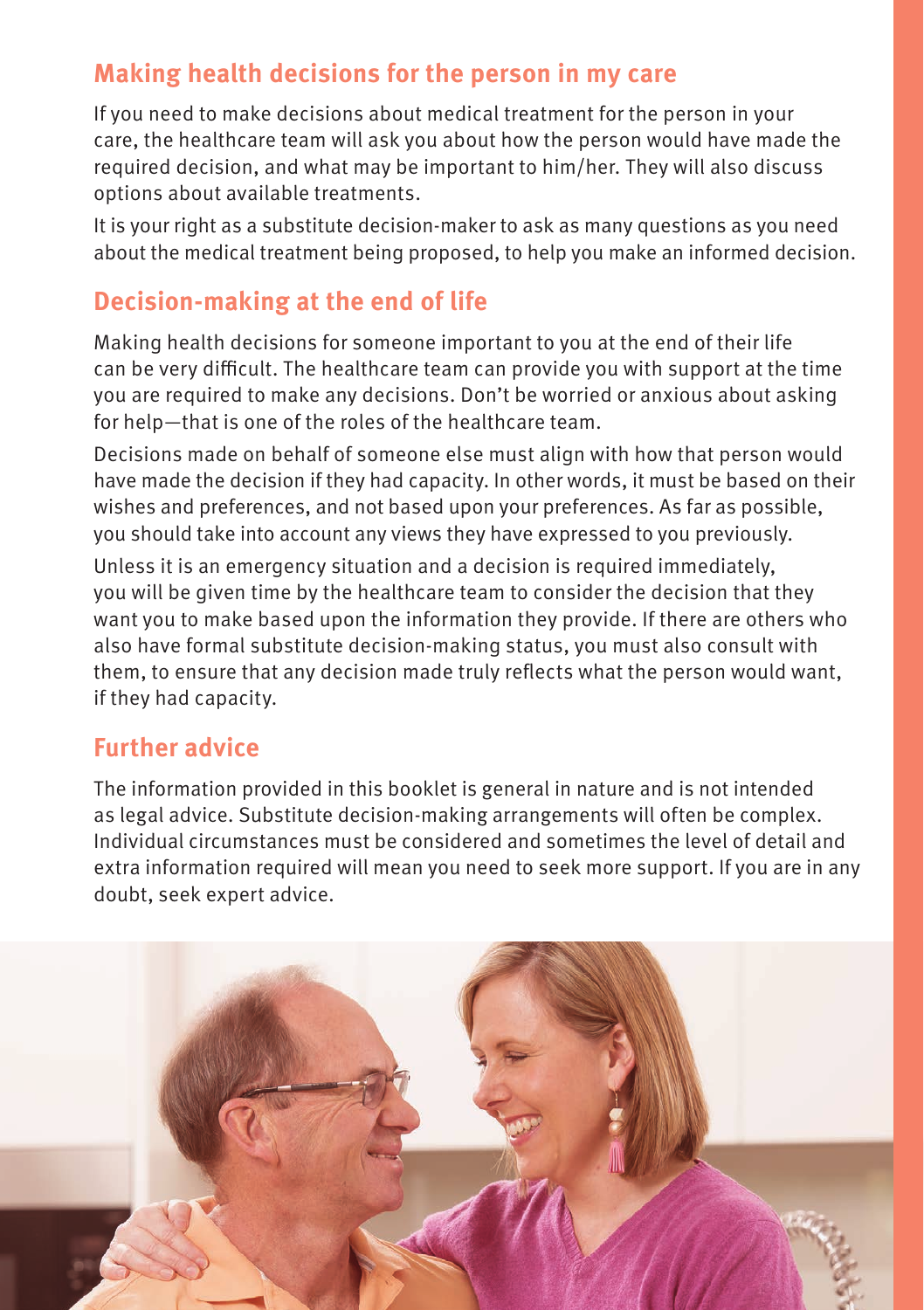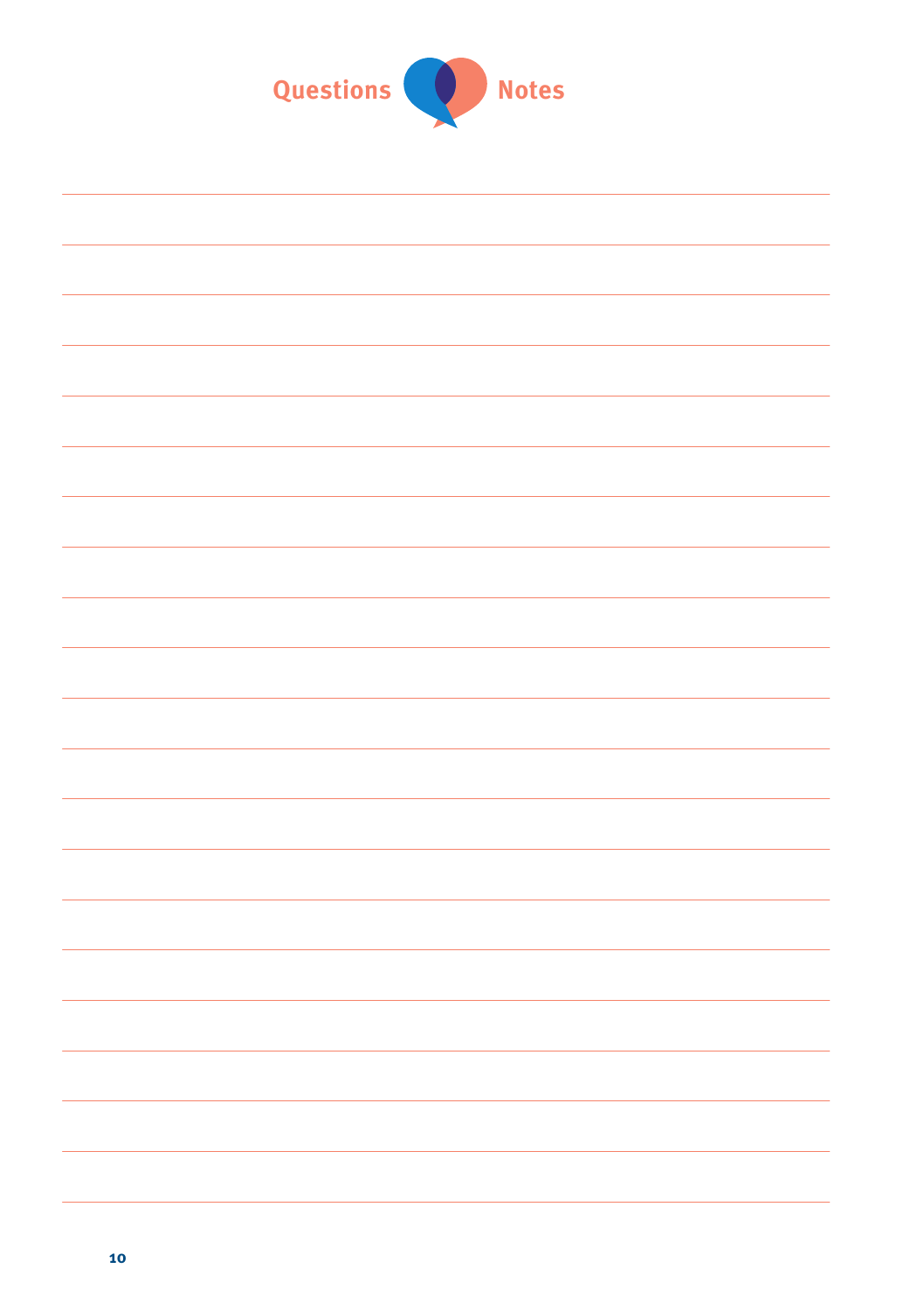

Queensland Health would like to acknowledge and thank the consumers, health professionals and organisations who contributed to the development of this resource.

Information for family and carers, providing care for a person with a life-limiting illness. Published by the State of Queensland (Queensland Health), September 2017 This document is licensed under a Creative Commons Attribution 3.0 Australia licence. To view a copy of this licence, visit creativecommons.org/licenses/by/3.0/au  $\Theta$   $\Theta$ © State of Queensland (Queensland Health) 2017 You are free to copy, communicate and adapt the work, as long as you attribute the State of Queensland (Queensland Health).

#### **For more information contact:**

Clinical Excellence Division, Department of Health, GPO Box 48, Brisbane QLD 4001, email CareAtEOL@health.qld.gov.au.

An electronic version of this document is available at qld.gov.au/careatendoflife.

**Disclaimer:** The content presented in this publication is distributed by the Queensland Government as an information source only. The State of Queensland makes no statements, representations or warranties about the accuracy, completeness or reliability of any information contained in this publication. The State of Queensland disclaims all responsibility and all liability (including without limitation for liability in negligence) for all expenses, losses, damages and costs you might incur as a result of the information being inaccurate or incomplete in any way, and for any reason reliance was placed on such information.